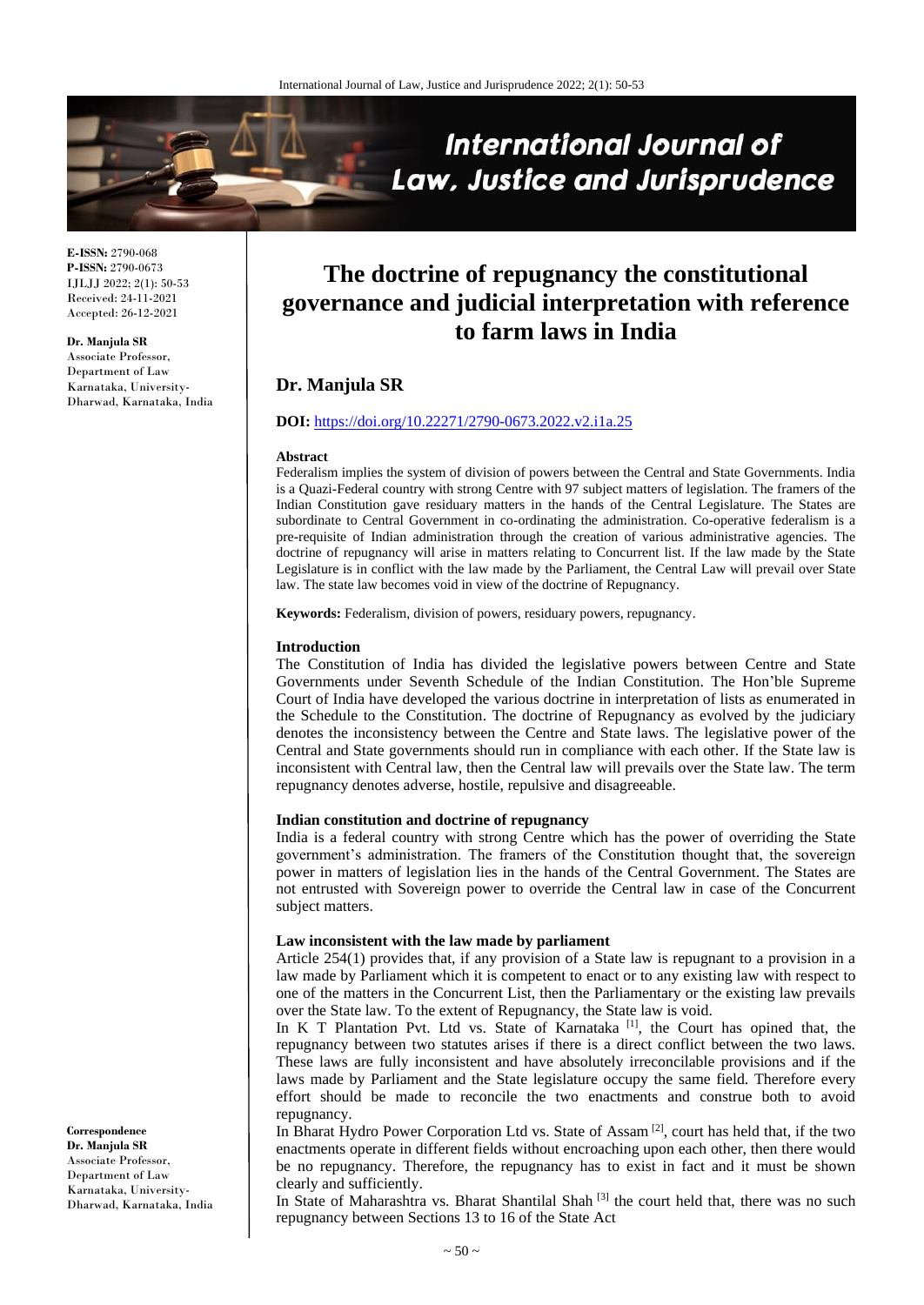(The Maharashtra Control of Organised Crime Act 1999) and provisions of the Central Act i.e- The Telegraph Act, 1885, and Section 5(2) read with Telegraph Rules, 1951.

In Srinivasa Raghavachar vs. State of Karnataka [4], the Advocates Act, 1961 has enacted under entries 77 and 78 [5] of List -I<sup>[6]</sup>. Section-48(8) of the Karnataka Land Reforms Act, 1961 prohibited the legal practitioners from appearing before land Tribunal. The question of inconsistency between the Central and State law had arrived in this case. The court held that, the State law was invalid as repugnant to Central Law.

For example the Indian Medical Council Act, 1965 has been enacted by Parliament under entry 26 of list-III<sup>[7]</sup>. Section-27 of the Act provides that, every person who is enrolled as a medical practitioner on the Indian Medical Register shall be entitled according to his qualifications to practise in any part of the country.

The West Bengal Act was enacted under Entry 41<sup>[8]</sup> of List-II had prohibited members of the State Health service from carrying on any private practise. It was considered as there is no conflict between the two enactments.

Article  $254(2)$  <sup>[9]</sup> is an exception to article  $254(1)$ , as it lays down the general rule by providing an expedient to save a State law repugnant to a Central law on a matter in the Concurrent List and thus relaxes the rigidity of the rule of repugnancy contained in Article 254(1). The reasons for such exceptions are as follows;-

- a) Due to some peculiar local circumstances prevailing in a State
- b) To make some special provision
- c) To introduce the element of flexibility
- d) To make the law suitable to local circumstances

Where a State law with respect to a matter in the Concurrent List contains any provision repugnant to the provisions of a previous Central law with respect to that matter, the State law prevails in the State concerned if, having been reserved for the consideration of the President and if it received the President assent then, it prevails in the State and overrule the Central Law.

In Karunanidhi vs. Union of India<sup>[10]</sup>, the Tamil Nadu Legislature had passed the, 'Public Men (Criminal Misconduct) Act, 1974 which received the Presidential assent under Article 254(2). Action was initiated under the Act against M. Karunanidi. The question before the court was that, another action can be taken against him under Central Law? [11] . But, the State law was prevailed over the Central law because the State law has received the President assent.

#### **Judicial interpretation of the doctrine of Repugnancy**

The Apex court has reiterated the doctrine of repugnancy in a broader manner in keeping the Constitutional ambition of Federalism. It is the duty of the Supreme Court of India to ensure co-operative federalism as compared to competitive federalism in United States of America.

In Deep Chand vs. The State of Uttar Pradesh [12], the repugnacy between Uttar Pradesh Transport Service (Development) Act, 1955 and Section-11 of the Motor Vehicles (Amendment) Act, 1956<sup>[13]</sup> and Chapter- IV A of the General Clauses Act, 1897<sup>[14]</sup> has been involved. The question before the Court was the Constitutional validity of the enactments [15]. The State Legislature has passed the said law after obtaining the assent of the President of India. The

validity of scheme of nationalisation has framed and the notifications issued by the State government under the Act [16] .

The court has held that, the State law did not become wholly void under Article 254(1) of the Indian Constitution but, continued to be valid and subsisting law supporting the scheme already framed under the State Act. Justices Bhagwati, Subba Rao and Wanchoo had expressed that, the power of Parliament and relevancy lists in the Seventh Schedule were subject to the provisions of the Constitution including Article 13. There was a clear distinction between the two clauses of article  $13$  <sup>[17]</sup>. The State law passed in spite of the prohibition contained therein, and did not presuppose that, the law made was not a nullity. In construing the Constitutional provisions relating to the powers of the legislature embodied in Articles 245 and 13(2) of the Constitution, no distinction should be made as between an affirmative and a negative provision for both are limitations on that power.

#### **The Supreme Court of India on validity of new Farm Laws**

Rakesh Vaishnav vs Union of India, W.P 1118/2020

The writ petition has filed by more than 85 farmers union by challenging the new farm laws enacted by the Central Government on September, 2020 the Farmers' Produce Trade and Commerce (Promotion and Facilitation) Act, 2020, the Farmers (Empowerment and Protection) Agreement of Price Assurance, Farm Services Act, 2020, and the Essential Commodities (Amendment) Act, 2020<sup>[18]</sup>. The court was hearing three 'categories' of petitions: those opposing the laws; those in favour of the laws; and those by residents of Delhi and its surrounding areas which said the protesters were infringing their rights by blocking the roads.

#### **Farmers (Empowerment and Protection) Agreement of Price Assurance and Farm Services Act, 2020**

The acts seeks to provide farmers with a framework to engage in contract farming, where farmers can enter into a direct agreement with a buyer (before sowing season) to sell the produce to them at pre-determined prices. Entities that may strike agreements with farmers to buy agricultural produce are defined as "sponsors'' and can include individuals, companies, partnership firms, limited liability groups, and societies.

The act provides for setting up farming agreements between farmers and sponsors. Any third parties involved in the transaction (like aggregators) will have to be explicitly mentioned in the agreement. Registration authorities can be established by state governments to provide for electronic registry of farming agreements.

Agreements can cover mutually agreed terms between farmers and sponsors, and the terms can cover supply, quality, standards, price, as well as farm services. These include supply of seeds, feed, fodder, agro-chemicals, machinery and technology, non-chemical agro-inputs, and other farming inputs.

Agreements must have a minimum duration of one cropping season, or one production cycle of livestock. The maximum duration can be five years. For production cycles beyond five years, the period of agreement can be mutually decided by the farmer and sponsor.

Purchase price of the farming produce—including the methods of determining price—may be added in the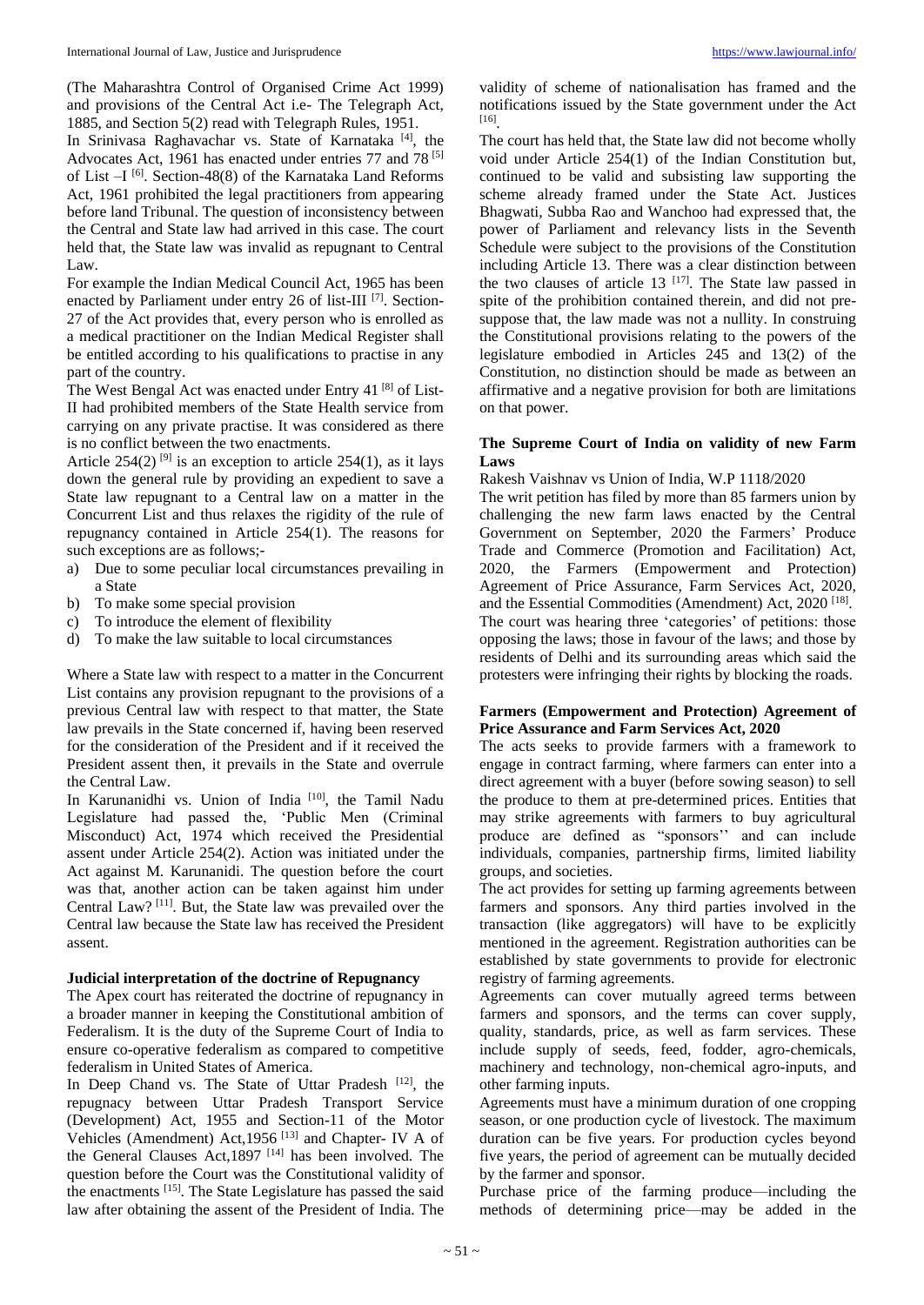agreement. In case the price is subject to variations, the agreement must include a guaranteed price to be paid as well as clear references for any additional amounts the farmer may receive, like bonus or premium.

There is no mention of minimum support price (MSP) that buyers need to offer to farmers.

Delivery of farmers' produce may be undertaken by either parties within the agreed time frame. Sponsors are liable to inspect the quality of products as per the agreement, otherwise they will be deemed to have inspected the produce and have to accept the delivery within the agreed time frame.

In case of seed production, sponsors are required to pay at least two-thirds of the agreed amount at the time of delivery, and the remaining amount to be paid after due certification within 30 days of date of delivery. Regarding all other cases, the entire amount must be paid at the time of delivery and a receipt slip must be issued with the details of the sale. Produce generated under farming agreements are exempt from any state acts aimed at regulating the sale and purchase of farming produce, therefore leaving no room for states to

impose MSPs on such produce. Such agreements also exempt the sponsor from any stock-limit obligations applicable under the Essential Commodities Act, 1955. Stock-limits are a method of preventing hoarding of agricultural produce.

Provides for a three-level dispute settlement mechanisms like, the conciliation board—comprising representatives of parties to the agreement, the sub-divisional magistrate, and appellate authority.

## **Essential Commodities (Amendment) Act, 2020**

An amendment to the Essential Commodities Act, 1955, this act seeks to restrict the powers of the government with respect to production, supply, and distribution of certain key commodities. The act removes cereals, pulses, oilseeds, edible oils, onion, and potatoes from the list of essential commodities.

Government can impose stock holding limits and regulate the prices for the above commodities—under the Essential Commodities, 1955-Only under exceptional circumstances. These include war, famine, extraordinary price rise, and natural calamity of grave nature.

Stock limits on farming produce to be based on price rise in the market. They may be imposed only if there is: (i) a 100 percent increase in retail price of horticultural produce, and (ii) a 50 percent increase in the retail price of non-perishable agricultural food items. The increase is to be calculated over the price prevailing during the preceding twelve months, or the average retail price over the last five years, whichever is lower.

The act aims at removing fears of private investors of regulatory influence in their business operations. Gives freedom to produce, hold, move, distribute, and supply produce, leading to harnessing private sector/foreign direct investment in agricultural infrastructure.

# **Committee appointed by the Supreme Court on 11th January, 2021**

According to the committee's website, the panel held 12 rounds of consultations with various stakeholders, including nearly 85 farmers groups, farmer producers' organisations (FPOs), procurement agencies, professionals, academicians,

private as well as state agriculture marketing boards. It also sought comments, views, and suggestions of the public.

The committee originally comprised four members including agricultural economists Anil Ghanvat, Ashok Gulati, Pramod Joshi, and Bhupinder Singh Mann. Mann, who is the president of Bharatiya Kisan Union, and All India Kisan Coordination Committee, recused himself from the panel after receiving flak from protesting farmers.

The Supreme Court in its order said that, the Committee should submit its recommendations to the court within two months from the date of its first sitting. The bench comprised of Chief Justice of India and justices A.S. Bopanna and V. Ramasubramanian had sought the cooperation of farmers who were protested at Delhi's border and said that, no power can prevent the court for setting up a committee to resolve the impasse [19].

#### **Supreme Court opined in the following ways**

- 1. No power can prevent the court from appointing a committee to resolve the dispute on new farm laws.
- 2. The apex court has powers to suspend the legislation in order to solve the problem
- 3. Those who wants the genuine resolution will go to the committee as constituted by the court
- 4. There is a difference between judiciary and politics. Farmers to co-operate with the judiciary

Due to widespread strike against the New Farm laws, the Prime Minister of India has announced to take back the three legislations in the month of November, 2021. This may be due to pressure on the government to farmer's agitation against the implementation of the laws.

# **Conclusion**

Thus, it can be concluded that the power of legislation is prescribed under seventh schedule of the Indian Constitution. The powers should be exercised in a broader manner in compliance with each entry as listed in three lists. The Parliament has power to override the State legislature in making the law in any subject matters of the three lists. Subject matters like land and agriculture should have universal application in making the legislation. Since India is a Quazi-Federal country, the co-operation between the Central and State governments in compliance with the power of legislation is in need of an hour.

#### **References**

- 1. AIR SC 3430, 2011.
- 2. AIR SC 31 73, 2004.
- 3. 13 SCC 5, 2008.
- 4. AIR SC 1518, 1987.
- 5. Inserted by the Constitution (Fifteenth Amendment) Act, with retrospective effect, 1963.
- 6. Entry 77 of list –I says that, constitution, organization, jurisdiction and powers of the Supreme Court (including contempt of such court), and servants of High Courts, persons entitled to practice before the Supreme Court.

Entry 78 of List-I provides for the constitution and organizations (including vacations) of the High Courts except provisions as to officers and servants of High Courts; persons entitled to practice before the High Courts.